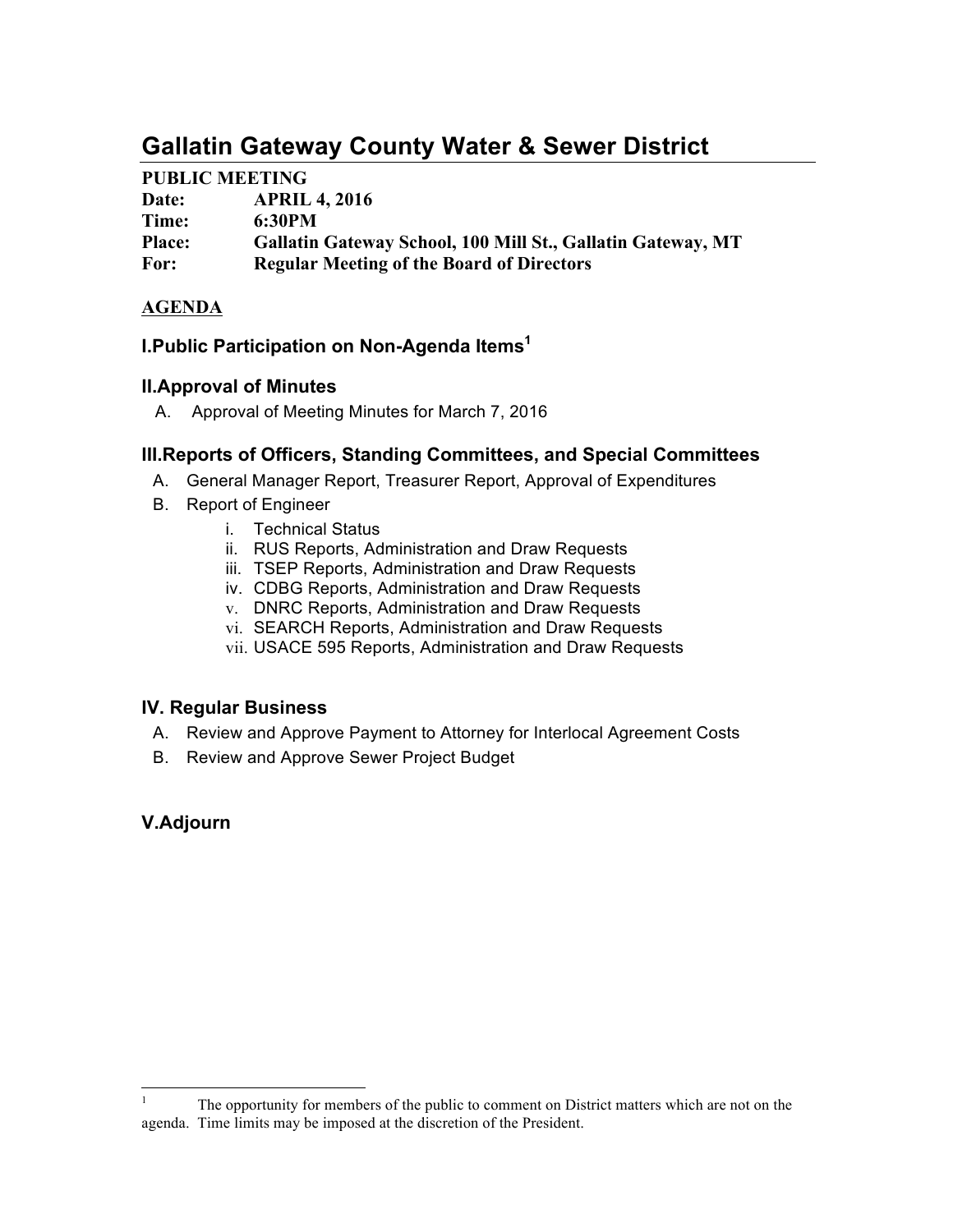# **Gallatin Gateway County Water & Sewer District**

MINUTES OF THE

## **BOARD OF DIRECTORS**

A regular meeting of the Board of Directors of the Gallatin Gateway County Water & Sewer District was held at the Gallatin Gateway School, 100 Mill St., Gallatin Gateway, MT, on April 4, 2016. Present at the meeting were board members Merle Adams, Eric Amend, Ashley Kroon and David Sullivan. General Manager Matt Donnelly and Secretary Maralee Parsons Sullivan were also present. In attendance were Kurt Thomson from Stahly Engineering, and Carol Lee-Roarke from Sanderson Stewart.

Due to the absence of President Border VP Eric amend called the meeting to order at 6:30 p.m. Secretary Maralee Parsons Sullivan recorded the minutes of the meeting.

#### PUBLIC PARTICIPATION OF NON-AGENDA ITEMS

VP Amend asked for public comment on non-agenda items. Director Sullivan stated he would at some point like for the Board to discuss annexing the District's Cottonwood Road land into the District. There was general discussion as to the future of the District's property, and Mr. Donnelly stated that once TSEP has provided a directive on whether or not the District will need to reimburse them for the land purchase the Board would be better able to make a decision on how to handle the land, including annexation. This will be a topic in a future agenda.

### APPROVAL OF MINUTES

After confirming that all directors had a draft copy of the March 7, 2016 meeting minutes, VP Amend asked whether there were any corrections. None were noted. Director Sullivan made a motion to approve the minutes as written, Director Adams seconded the motion and the minutes were approved unanimously.

#### REPORT OF OFFICERS, STANDING COMMITTEES, AND SPECIAL **COMMITTEES**

General Manager Report, Treasurer Report, Approval of Expenditures

GM Matt Donnelly provided the report. He has been working with the engineers and agencies to update the budget. USDA has approved engineering amendment #7 (pipeline to Four Corners). He has gone through the process of requesting a change of scope for the project, related to connecting to Four Corners, and TSEP has now formally approved the change of scope. CDBG is also still supportive of the project, and the revised environmental assessment is nearing completion. He has met with USDA, and there was discussion as to whether or not to keep the land in the project budget, which was paid for with grant money. The new budget of \$5.3M (including land already purchased) comes up about \$295K short. The USDA has said they will loan the District the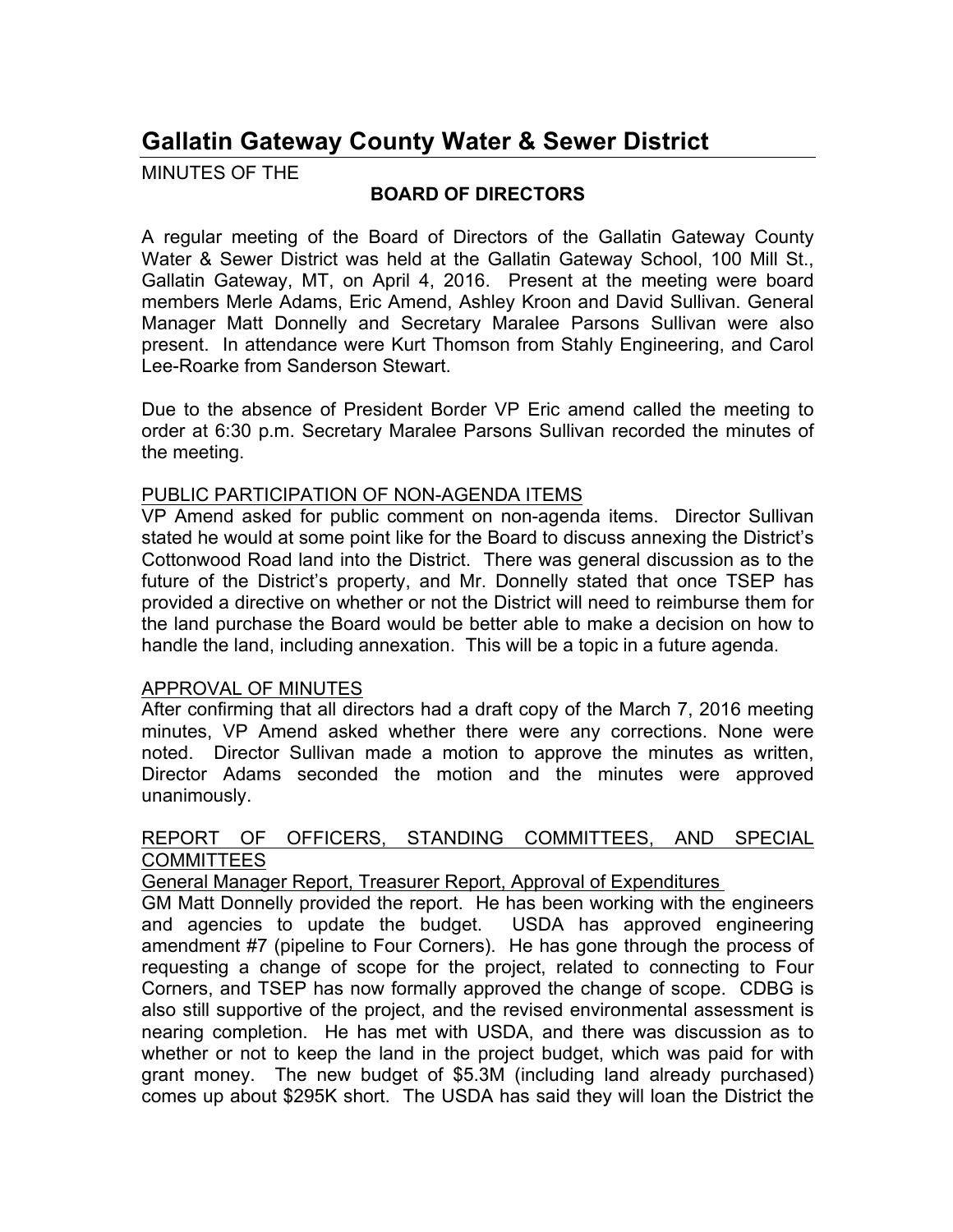additional \$295K. Mr. Donnelly reviewed the District's new USDA loan package and action items needed for each:

*Series A*: Revenue bond, previously voted on and approved through a bond election. Loan is repaid out of monthly rates and fees, secured by a deficiency tax levy if the District fails to repay out of its rates and fees. **No action needed.** *Series B:* Special Assessment bond, paid for by property owners of the District through their property taxes. **Action: Revise the District Property Owner spreadsheet to current owners; Board will vote to re-assess the new levy (reduced interest rate will reduce the levy) for each property owne**r. *Series C:* Revenue bond, repaid out of monthly rates and fees, backed by a Board-voted revenue bond, not by a tax deficiency. **Action: Board will need to hold public hearings (May-June timeframe) and then the Board will vote via** 

Mr. Donnelly reviewed the project schedule. The agencies would like to see a construction completion date by June 30, 2017. The engineers had extended the schedule to August 2017 as a buffer to allow some flexibility for contractors, so Mr. Donnelly is working with all parties to develop a realistic schedule.

**Resolution to back the debt.**

Mr. Donnelly said he had been approached by a non-District customer to potentially annex their property into the District, prior to construction. He has investigated with the bond council, who advised that a newly annexed property owner would not have voted in the earlier bond election, and would therefore not be included in the secured debt that the bond affords to the grant agencies. Mr. Donnelly said he expects there could be more such requests to annex, and he would like to develop a list of requests and develop a plan to accommodate the requests, possibly outside the project. Annexation will be an agenda topic for an upcoming meeting.

Mr. Donnelly pointed out that service lines to a house are not normally included in a project budget, since the service lines are private property, and normally the financial responsibility of the homeowner. The District had to get special permission to include the service lines in its project and have this portion funded, so there are no out-of-pocket expenses for the homeowner. USDA has reaffirmed in an email that due to the low-income nature of the community, they have agreed to include service lines in the project budget, and CDBG will pay off a portion for all low-income residents.

Treasurer Maralee Sullivan reviewed the current monthly financial package (P&L and Balance sheet) for FY starting July 1, 2015: Quarterly invoicing was completed (\$2,476) on March 31, 2016. Expenses for March include \$535 in legal and \$14,782 in engineering fees. The District has \$12,425 in its operating account, with receivables of \$3,498.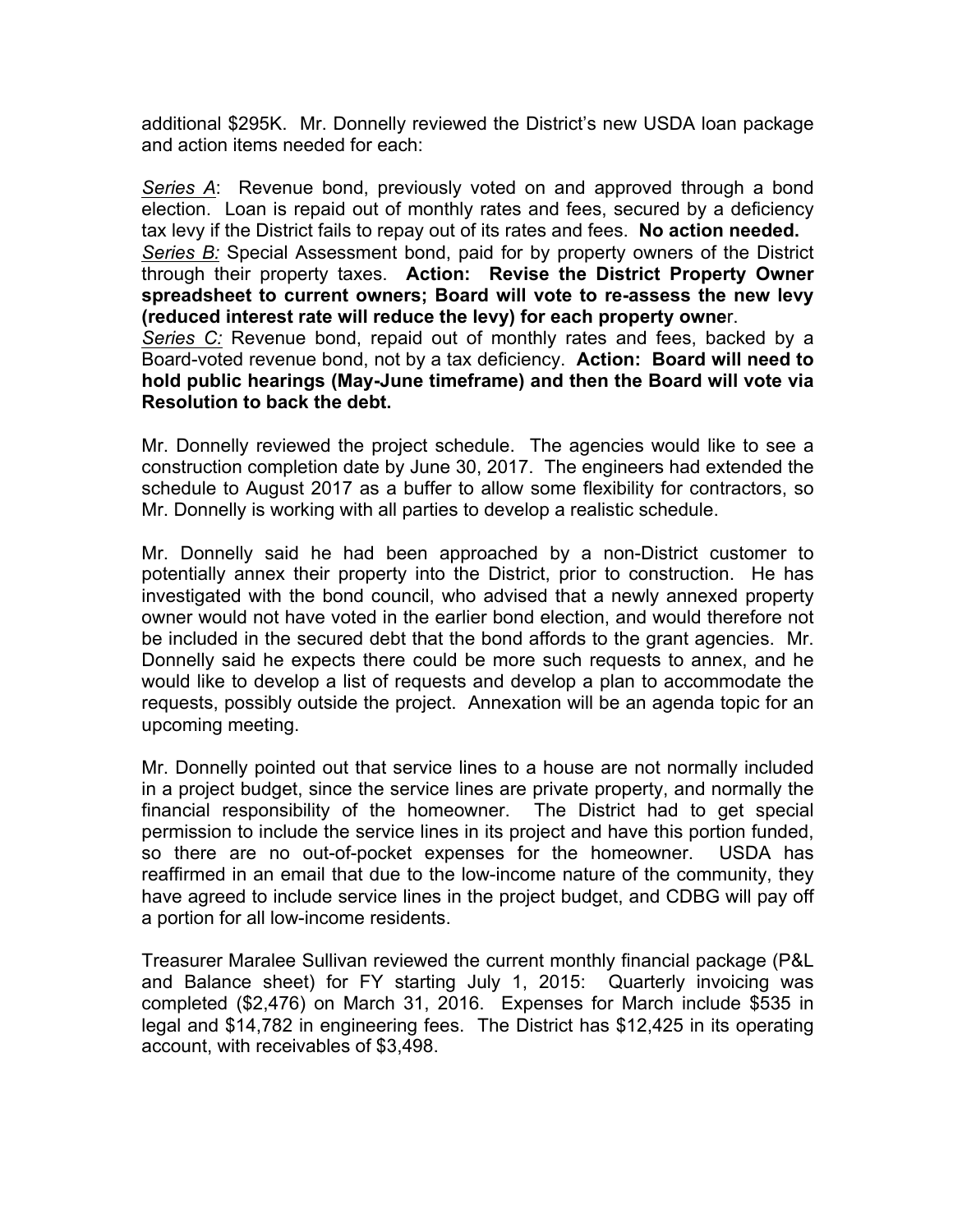# REPORT OF ENGINEER, GRANT AGENCY DRAWS & REPORTS

Kurt Thomson provided the engineer's report. One week ago he submitted a response to MDT's comment letter for the highway encroachment permit, and included the plans (which are 95% complete). On April 1 he submitted the plans to DEQ Billings office, which hopefully will result in a faster (hopefully 2 weeks) and more thorough review than what the Helena office would provide. Stahly is proposing a larger back-up generator be included in the project to accommodate growth, (upsizing pumps in the lift station would need a larger generator). The ballpark difference in price for the smaller and larger generator is \$20K. Mr. Donnelly asked if this would change the bottom line of the existing budget. Mr. Thomson said he needed to review the budget and owes the Board an update since more details are now known. After some discussion, it was decided that he would list the larger generator as an alternate bid item. He also submitted the connection plans to Morrison Maerle. In response to a question on timeline for going out to bid, Mr. Thomson said in addition to DEQ review time, agency review of plans and bid documents can take 2-3 weeks, and he still sees June 2016 as a possibility for going out to bid, and some construction work this year is possible.

Carol Lee-Roarke reported on the progress of the environmental assessment (EA) update. The report is still being reviewed internally and a draft will be submitted to Matt in the next few days. She reported that analysis was straight forward, and she welcomes thoughtful comments and suggestions from the Board.

Matt Donnelly reported on the various government reports, administration and draw requests:

- RUS: nothing to report
- TSEP: Draw request for \$23,943.55 for engineering invoices associated with engineering amendment #7 (Four Corners pipeline) was presented for Board approval. Director Adams made a motion to approve the draw request; Director Sullivan seconded the motion, and it passed unanimously.
- CDBG: nothing to report
- DNRC: nothing to report
- COE: Teresa Doig is working with the agency and once the District receives the fully executed agreement, she can submit unpaid engineering invoices for payment. They will reimburse 75%. No Board action needed at this time.
- SEARCH (USDA): The District has submitted engineering invoices associated with PER amendment (\$15,416) and legal fees for the Interlocal agreement (\$3,275), and requests Board approval to pay when money is received. Director Adams made a motion to approve payment of engineering and legal invoices submitted; Director Kroon seconded the motion, and it passed unanimously.